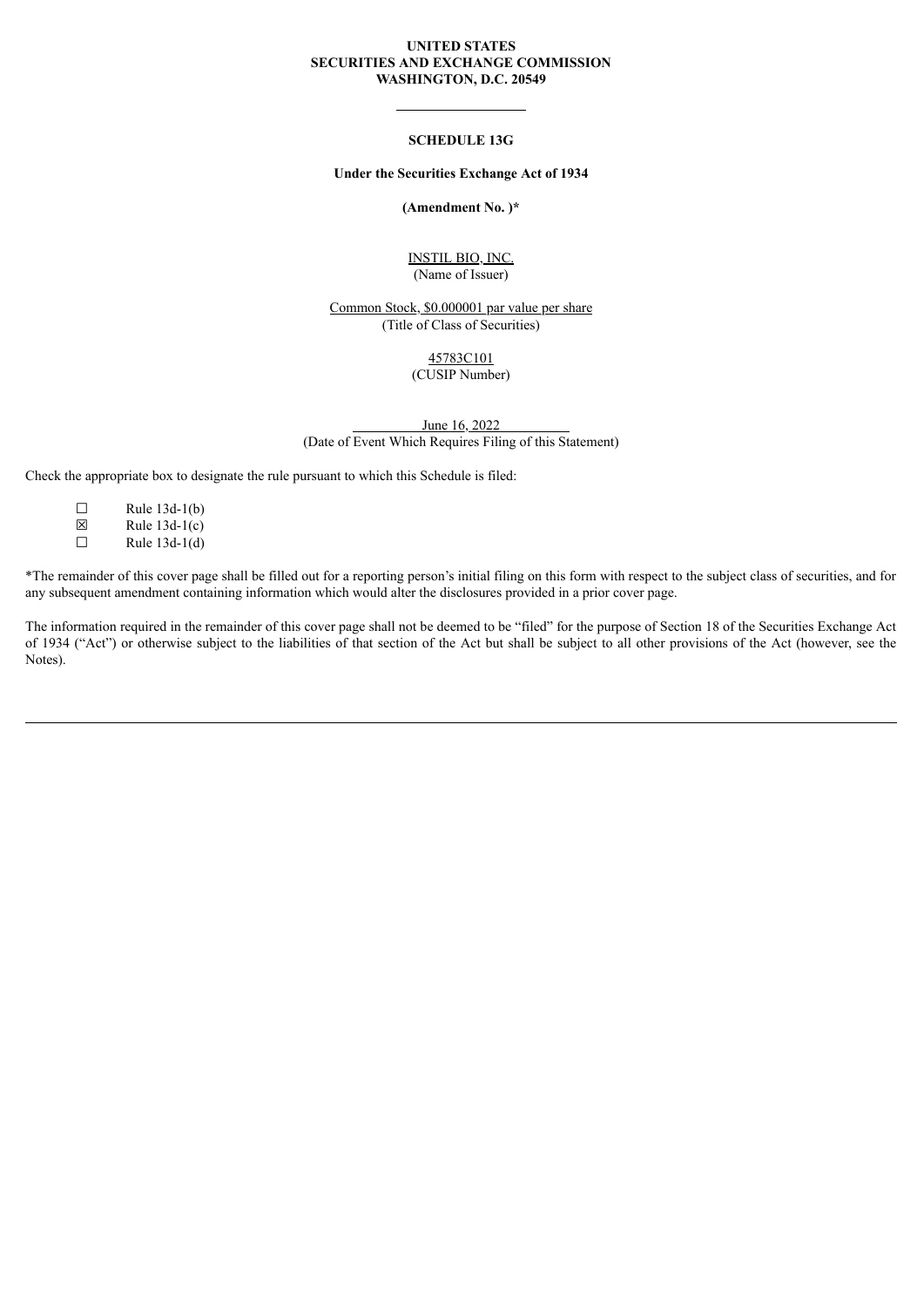| 1                | NAMES OF REPORTING PERSONS<br>I.R.S. IDENTIFICATION NOS. OF ABOVE PERSONS (ENTITIES ONLY) |                 |                                 |            |  |  |
|------------------|-------------------------------------------------------------------------------------------|-----------------|---------------------------------|------------|--|--|
|                  | RA Capital Management, L.P.                                                               |                 |                                 |            |  |  |
| $\mathbf{2}$     | CHECK THE APPROPRIATE BOX IF A MEMBER OF A GROUP (SEE INSTRUCTIONS)                       |                 |                                 |            |  |  |
|                  |                                                                                           |                 |                                 | (a)<br>(b) |  |  |
| $\mathbf{3}$     | <b>SEC USE ONLY</b>                                                                       |                 |                                 |            |  |  |
|                  |                                                                                           |                 |                                 |            |  |  |
| $\overline{4}$   | CITIZENSHIP OR PLACE OF ORGANIZATION                                                      |                 |                                 |            |  |  |
|                  | Delaware                                                                                  |                 |                                 |            |  |  |
|                  |                                                                                           | 5               | <b>SOLE VOTING POWER</b>        |            |  |  |
| <b>NUMBER OF</b> |                                                                                           |                 | $\mathbf{0}$                    |            |  |  |
|                  | <b>SHARES</b><br><b>BENEFICIALLY</b>                                                      | 6               | <b>SHARED VOTING POWER</b>      |            |  |  |
|                  | <b>OWNED BY</b>                                                                           |                 | 7,670,793                       |            |  |  |
|                  | <b>EACH</b><br><b>REPORTING</b>                                                           | $7\phantom{.0}$ | <b>SOLE DISPOSITIVE POWER</b>   |            |  |  |
|                  | <b>PERSON</b><br>WITH:                                                                    |                 | $\mathbf{0}$                    |            |  |  |
|                  |                                                                                           | 8               | <b>SHARED DISPOSITIVE POWER</b> |            |  |  |
|                  |                                                                                           |                 | 7,670,793                       |            |  |  |
| $\boldsymbol{9}$ | AGGREGATE AMOUNT BENEFICIALLY OWNED BY EACH REPORTING PERSON                              |                 |                                 |            |  |  |
|                  | 7,670,793                                                                                 |                 |                                 |            |  |  |
| 10               | CHECK BOX IF THE AGGREGATE AMOUNT IN ROW (9) EXCLUDES CERTAIN SHARES (SEE INSTRUCTIONS)   |                 |                                 |            |  |  |
|                  |                                                                                           |                 |                                 | $\Box$     |  |  |
| 11               | PERCENT OF CLASS REPRESENTED BY AMOUNT IN ROW 9                                           |                 |                                 |            |  |  |
|                  | 5.93%                                                                                     |                 |                                 |            |  |  |
| 12               | TYPE OF REPORTING PERSON (SEE INSTRUCTIONS)                                               |                 |                                 |            |  |  |
|                  | IA, PN                                                                                    |                 |                                 |            |  |  |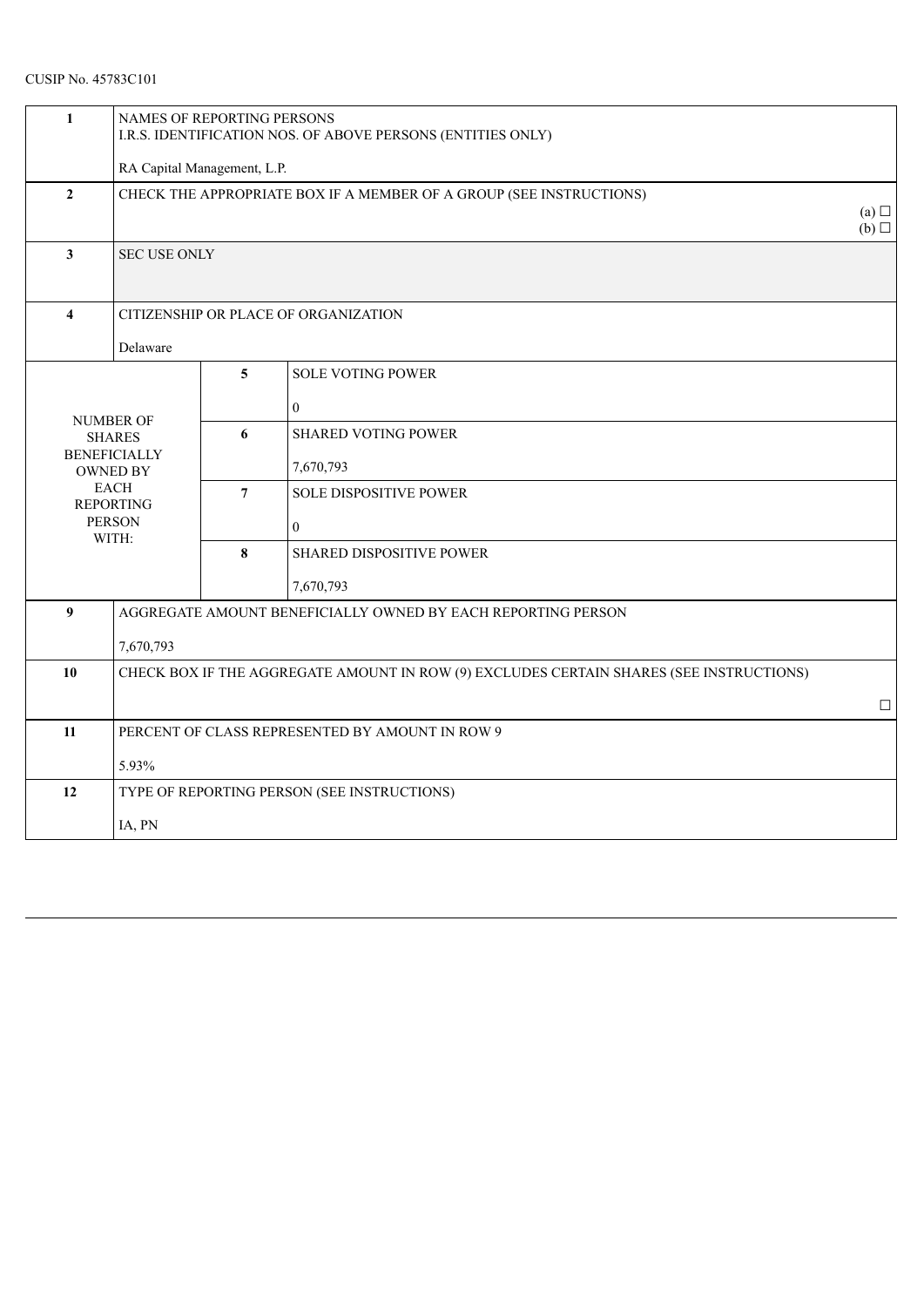| 1                       | NAMES OF REPORTING PERSONS<br>I.R.S. IDENTIFICATION NOS. OF ABOVE PERSONS (ENTITIES ONLY) |                                      |                                                 |        |  |  |  |
|-------------------------|-------------------------------------------------------------------------------------------|--------------------------------------|-------------------------------------------------|--------|--|--|--|
|                         | Peter Kolchinsky                                                                          |                                      |                                                 |        |  |  |  |
| $\overline{2}$          | CHECK THE APPROPRIATE BOX IF A MEMBER OF A GROUP (SEE INSTRUCTIONS)                       |                                      |                                                 |        |  |  |  |
| $\mathbf{3}$            | <b>SEC USE ONLY</b>                                                                       |                                      |                                                 |        |  |  |  |
| $\overline{\mathbf{4}}$ |                                                                                           | CITIZENSHIP OR PLACE OF ORGANIZATION |                                                 |        |  |  |  |
|                         | United States of America                                                                  |                                      |                                                 |        |  |  |  |
|                         |                                                                                           | 5                                    | <b>SOLE VOTING POWER</b>                        |        |  |  |  |
|                         |                                                                                           |                                      | $\mathbf{0}$                                    |        |  |  |  |
|                         | <b>NUMBER OF</b><br><b>SHARES</b>                                                         | 6                                    | <b>SHARED VOTING POWER</b>                      |        |  |  |  |
|                         | <b>BENEFICIALLY</b><br><b>OWNED BY</b>                                                    |                                      | 7,670,793                                       |        |  |  |  |
|                         | <b>EACH</b><br><b>REPORTING</b>                                                           | $\overline{7}$                       | <b>SOLE DISPOSITIVE POWER</b>                   |        |  |  |  |
| <b>PERSON</b>           | WITH:                                                                                     |                                      | $\mathbf{0}$                                    |        |  |  |  |
|                         |                                                                                           | $\bf{8}$                             | <b>SHARED DISPOSITIVE POWER</b>                 |        |  |  |  |
|                         |                                                                                           |                                      | 7,670,793                                       |        |  |  |  |
| $\boldsymbol{9}$        | AGGREGATE AMOUNT BENEFICIALLY OWNED BY EACH REPORTING PERSON                              |                                      |                                                 |        |  |  |  |
|                         | 7,670,793                                                                                 |                                      |                                                 |        |  |  |  |
| 10                      | CHECK BOX IF THE AGGREGATE AMOUNT IN ROW (9) EXCLUDES CERTAIN SHARES (SEE INSTRUCTIONS)   |                                      |                                                 |        |  |  |  |
|                         |                                                                                           |                                      |                                                 | $\Box$ |  |  |  |
| 11                      |                                                                                           |                                      | PERCENT OF CLASS REPRESENTED BY AMOUNT IN ROW 9 |        |  |  |  |
|                         | 5.93%                                                                                     |                                      |                                                 |        |  |  |  |
| 12                      | TYPE OF REPORTING PERSON (SEE INSTRUCTIONS)                                               |                                      |                                                 |        |  |  |  |
|                         | HC, IN                                                                                    |                                      |                                                 |        |  |  |  |
|                         |                                                                                           |                                      |                                                 |        |  |  |  |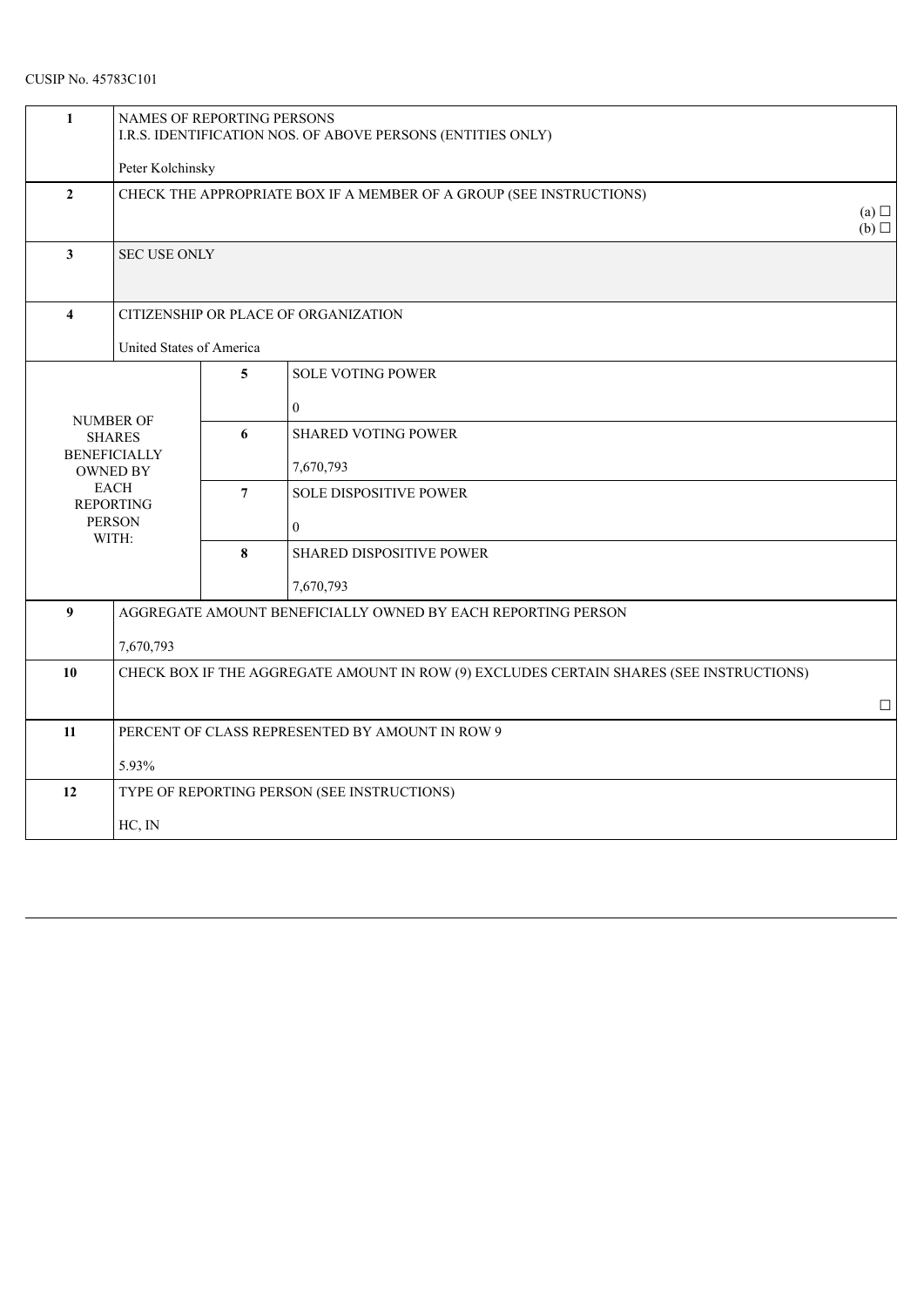| $\mathbf{1}$                                           | NAMES OF REPORTING PERSONS<br>I.R.S. IDENTIFICATION NOS. OF ABOVE PERSONS (ENTITIES ONLY) |                |                                                 |        |  |  |
|--------------------------------------------------------|-------------------------------------------------------------------------------------------|----------------|-------------------------------------------------|--------|--|--|
|                                                        | Rajeev Shah                                                                               |                |                                                 |        |  |  |
| $\overline{2}$                                         | CHECK THE APPROPRIATE BOX IF A MEMBER OF A GROUP (SEE INSTRUCTIONS)                       |                |                                                 |        |  |  |
| $\mathbf{3}$                                           | <b>SEC USE ONLY</b>                                                                       |                |                                                 |        |  |  |
| $\overline{4}$<br>CITIZENSHIP OR PLACE OF ORGANIZATION |                                                                                           |                |                                                 |        |  |  |
|                                                        |                                                                                           |                |                                                 |        |  |  |
|                                                        |                                                                                           | 5              | <b>SOLE VOTING POWER</b>                        |        |  |  |
|                                                        |                                                                                           |                | $\mathbf{0}$                                    |        |  |  |
| <b>NUMBER OF</b><br><b>SHARES</b>                      |                                                                                           | 6              | <b>SHARED VOTING POWER</b>                      |        |  |  |
|                                                        | <b>BENEFICIALLY</b><br><b>OWNED BY</b>                                                    |                | 7,670,793                                       |        |  |  |
|                                                        | <b>EACH</b><br><b>REPORTING</b>                                                           | $\overline{7}$ | <b>SOLE DISPOSITIVE POWER</b>                   |        |  |  |
| <b>PERSON</b>                                          |                                                                                           |                | $\overline{0}$                                  |        |  |  |
| WITH:                                                  |                                                                                           | 8              | <b>SHARED DISPOSITIVE POWER</b>                 |        |  |  |
|                                                        |                                                                                           |                | 7,670,793                                       |        |  |  |
| $\boldsymbol{9}$                                       | AGGREGATE AMOUNT BENEFICIALLY OWNED BY EACH REPORTING PERSON                              |                |                                                 |        |  |  |
|                                                        | 7,670,793                                                                                 |                |                                                 |        |  |  |
| 10                                                     | CHECK BOX IF THE AGGREGATE AMOUNT IN ROW (9) EXCLUDES CERTAIN SHARES (SEE INSTRUCTIONS)   |                |                                                 |        |  |  |
|                                                        |                                                                                           |                |                                                 | $\Box$ |  |  |
| 11                                                     |                                                                                           |                | PERCENT OF CLASS REPRESENTED BY AMOUNT IN ROW 9 |        |  |  |
|                                                        | 5.93%                                                                                     |                |                                                 |        |  |  |
| 12                                                     | TYPE OF REPORTING PERSON (SEE INSTRUCTIONS)                                               |                |                                                 |        |  |  |
|                                                        |                                                                                           |                |                                                 |        |  |  |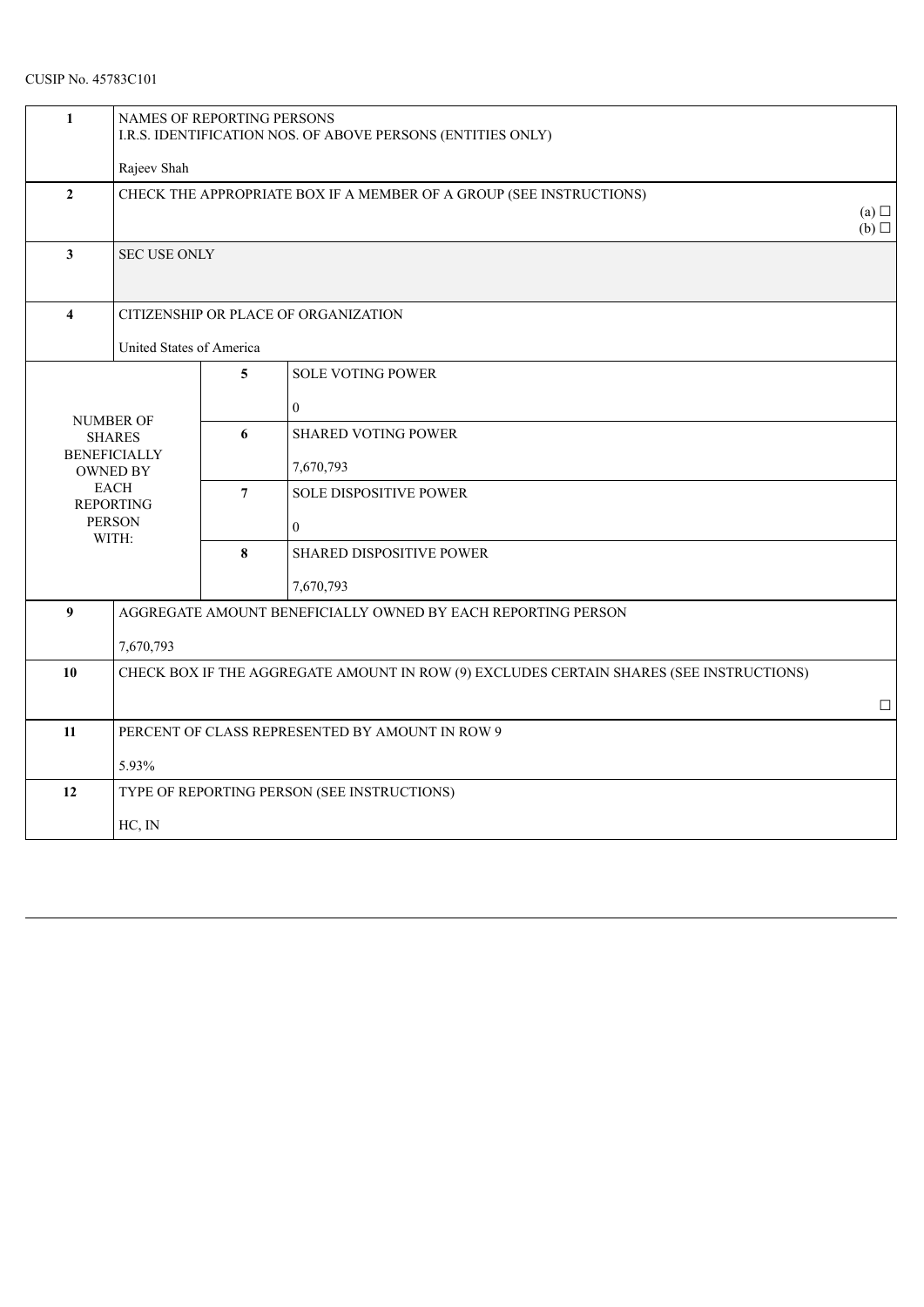| NAMES OF REPORTING PERSONS<br>I.R.S. IDENTIFICATION NOS. OF ABOVE PERSONS (ENTITIES ONLY) |                                                                                                                                          |                                 |                                                                                         |  |  |
|-------------------------------------------------------------------------------------------|------------------------------------------------------------------------------------------------------------------------------------------|---------------------------------|-----------------------------------------------------------------------------------------|--|--|
| RA Capital Healthcare Fund, L.P.                                                          |                                                                                                                                          |                                 |                                                                                         |  |  |
| CHECK THE APPROPRIATE BOX IF A MEMBER OF A GROUP (SEE INSTRUCTIONS)                       |                                                                                                                                          |                                 |                                                                                         |  |  |
| <b>SEC USE ONLY</b>                                                                       |                                                                                                                                          |                                 |                                                                                         |  |  |
|                                                                                           |                                                                                                                                          |                                 |                                                                                         |  |  |
| Delaware                                                                                  |                                                                                                                                          |                                 |                                                                                         |  |  |
|                                                                                           | 5                                                                                                                                        | <b>SOLE VOTING POWER</b>        |                                                                                         |  |  |
|                                                                                           |                                                                                                                                          | $\boldsymbol{0}$                |                                                                                         |  |  |
|                                                                                           | 6                                                                                                                                        | <b>SHARED VOTING POWER</b>      |                                                                                         |  |  |
|                                                                                           |                                                                                                                                          | 6,664,651                       |                                                                                         |  |  |
|                                                                                           | $\overline{7}$                                                                                                                           | <b>SOLE DISPOSITIVE POWER</b>   |                                                                                         |  |  |
|                                                                                           |                                                                                                                                          | $\mathbf{0}$                    |                                                                                         |  |  |
|                                                                                           | 8                                                                                                                                        | <b>SHARED DISPOSITIVE POWER</b> |                                                                                         |  |  |
|                                                                                           |                                                                                                                                          | 6,664,651                       |                                                                                         |  |  |
| AGGREGATE AMOUNT BENEFICIALLY OWNED BY EACH REPORTING PERSON                              |                                                                                                                                          |                                 |                                                                                         |  |  |
| 6,664,651                                                                                 |                                                                                                                                          |                                 |                                                                                         |  |  |
| CHECK BOX IF THE AGGREGATE AMOUNT IN ROW (9) EXCLUDES CERTAIN SHARES (SEE INSTRUCTIONS)   |                                                                                                                                          |                                 |                                                                                         |  |  |
|                                                                                           |                                                                                                                                          |                                 | $\Box$                                                                                  |  |  |
|                                                                                           |                                                                                                                                          |                                 |                                                                                         |  |  |
| 5.15%                                                                                     |                                                                                                                                          |                                 |                                                                                         |  |  |
| TYPE OF REPORTING PERSON (SEE INSTRUCTIONS)                                               |                                                                                                                                          |                                 |                                                                                         |  |  |
| PN                                                                                        |                                                                                                                                          |                                 |                                                                                         |  |  |
|                                                                                           | <b>NUMBER OF</b><br><b>SHARES</b><br><b>BENEFICIALLY</b><br><b>OWNED BY</b><br><b>EACH</b><br><b>REPORTING</b><br><b>PERSON</b><br>WITH: |                                 | CITIZENSHIP OR PLACE OF ORGANIZATION<br>PERCENT OF CLASS REPRESENTED BY AMOUNT IN ROW 9 |  |  |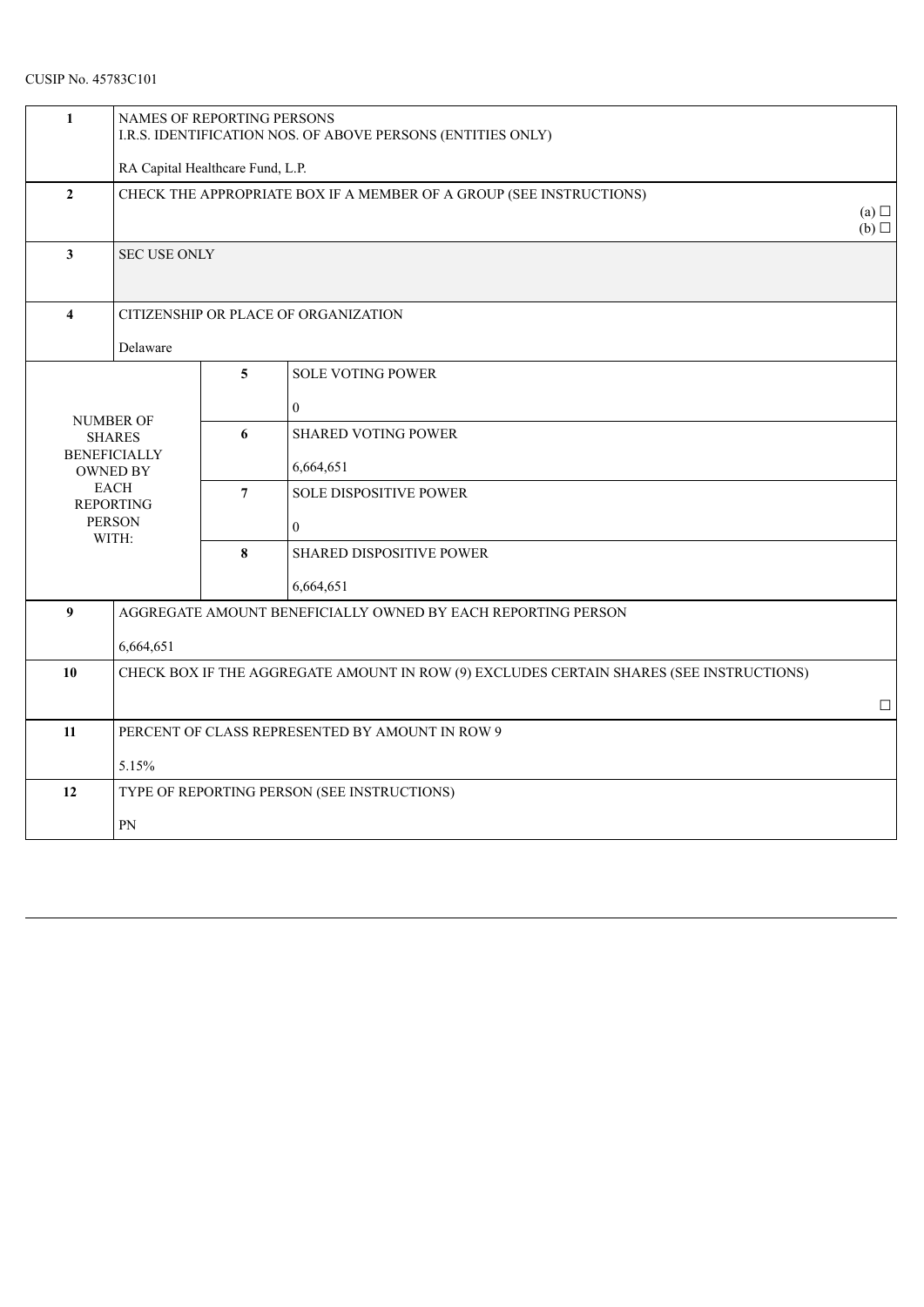### **Item 1(a). Name of Issuer:**

Instil Bio, Inc. (the "Issuer")

### **Item 1(b). Address of Issuer's Principal Executive Offices:**

3963 Maple Avenue, Suite 350, Dallas, Texas 75219

### **Item 2(a). Names of Persons Filing:**

The names of the persons filing this report (collectively, the "Reporting Persons") are:

RA Capital Management, L.P. ("RA Capital") Peter Kolchinsky Rajeev Shah RA Capital Healthcare Fund, L.P. (the "Fund")

### **Item 2(b). Address of Principal Business Office or, if None, Residence:**

The address of the principal business office of each of the Reporting Persons is:

c/o RA Capital Management, L.P., 200 Berkeley Street, 18<sup>th</sup> Floor, Boston MA 02116

# **Item 2(c). Citizenship:**

RA Capital is a Delaware limited partnership. Dr. Kolchinsky and Mr. Shah are United States citizens.

#### **Item 2(d). Title of Class of Securities:**

Common Stock, \$0.000001 par value per share ("Common Stock")

## **Item 2(e). CUSIP Number:**

45783C101

# Item 3. If this statement is filed pursuant to  $\S_8$  240.13d-1(b) or 240.13d-2(b) or (c), check whether the person filing is a:

Not applicable.

## **Item 4. Ownership.**

The information required by this item with respect to each Reporting Person is set forth in Rows 5 through 9 and 11 of the cover pages to this Schedule 13G. The ownership percentages reported are based on 129,293,504 total Common Stock shares, as reported in the Issuer's 10-Q filed with the Securities and Exchange Commission on May 16, 2022.

The Fund directly holds 6,664,651 shares of Common Stock. RA Capital Nexus Fund, L.P. (the "Nexus Fund") holds 1,006,142 shares of Common Stock.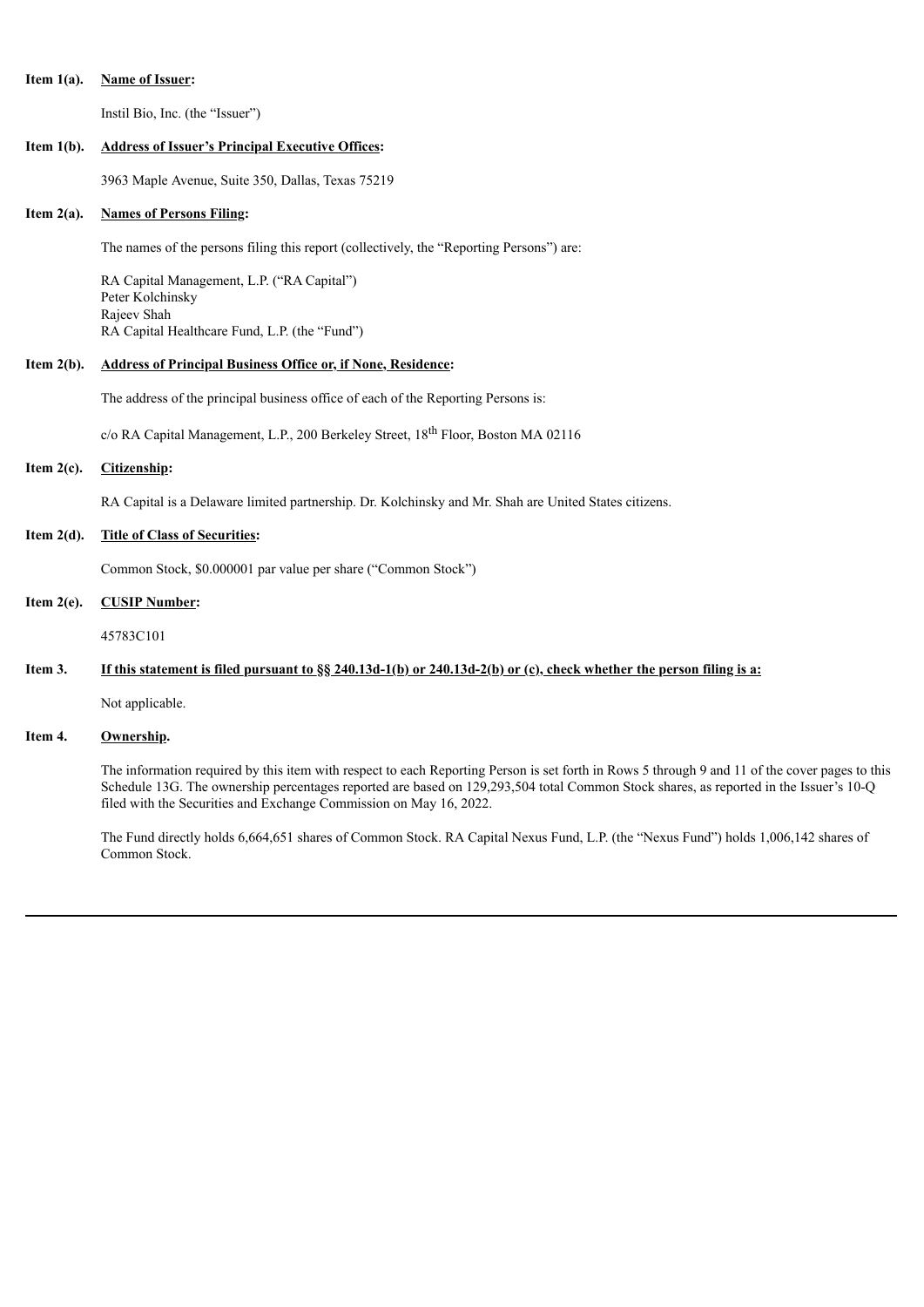RA Capital Healthcare Fund GP, LLC is the general partner of the Fund and RA Capital Nexus Fund GP, LLC is the general partner of the Nexus Fund. The general partner of RA Capital is RA Capital Management GP, LLC, of which Dr. Kolchinsky and Mr. Shah are the controlling persons. RA Capital serves as investment adviser for the Fund and the Nexus Fund and may be deemed a beneficial owner, for purposes of Section 13(d) of the Securities Exchange Act of 1934 (the "Act"), of any securities of the Issuer held by the Fund and the Nexus Fund. The Fund and the Nexus Fund have delegated to RA Capital the sole power to vote and the sole power to dispose of all securities held in the Fund's and the Nexus Fund's portfolios, including the shares of the Issuer's Common Stock reported herein. Because the Fund and the Nexus Fund have divested themselves of voting and investment power over the reported securities they hold and may not revoke that delegation on less than 61 days' notice, the Fund and the Nexus Fund disclaim beneficial ownership of the securities they hold for purposes of Section 13(d) of the Act and therefore disclaim any obligation to report ownership of the reported securities under Section 13(d) of the Act. As managers of RA Capital, Dr. Kolchinsky and Mr. Shah may be deemed beneficial owners, for purposes of Section 13(d) of the Act, of any securities of the Issuer beneficially owned by RA Capital. RA Capital, Dr. Kolchinsky, and Mr. Shah disclaim beneficial ownership of the securities reported in this Schedule 13G Statement (the "Statement") other than for the purpose of determining their obligations under Section 13(d) of the Act, and the filing of the Statement shall not be deemed an admission that either RA Capital, Dr. Kolchinsky, or Mr. Shah is the beneficial owner of such securities for any other purpose.

## **Item 5. Ownership of Five Percent or Less of a Class.**

If this statement is being filed to report the fact that as of the date hereof the Reporting Persons have ceased to be the beneficial owner of more than five percent of the class of securities, check the following  $\Box$ .

## **Item 6. Ownership of More than Five Percent on Behalf of Another Person.**

Not applicable.

Item 7. Identification and Classification of the Subsidiary Which Acquired the Security Being Reported on by the Parent Holding Company **or Control Person.**

Not applicable.

### **Item 8. Identification and Classification of Members of the Group.**

Not applicable.

## **Item 9. Notice of Dissolution of Group.**

Not applicable.

## **Item 10. Certification.**

By signing below I certify that, to the best of my knowledge and belief, the securities referred to above were acquired and are held in the ordinary course of business and were not acquired and are not held for the purpose of or with the effect of changing or influencing the control of the issuer of the securities and were not acquired and are not held in connection with or as a participant in any transaction having that purpose or effect, other than activities solely in connection with a nomination under § 240.14a-11.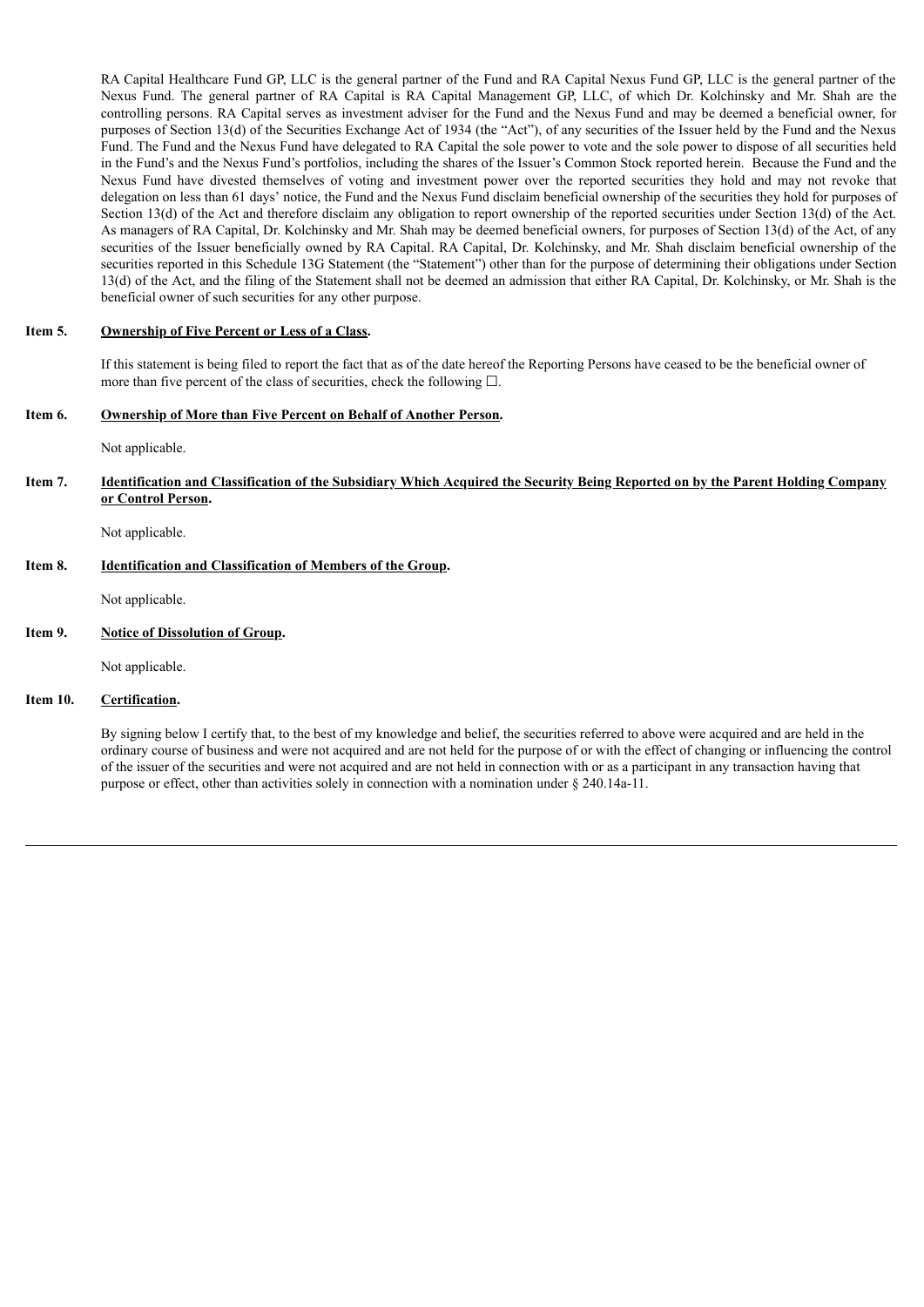# **Exhibit List**

Exhibit 1: Joint filing agreement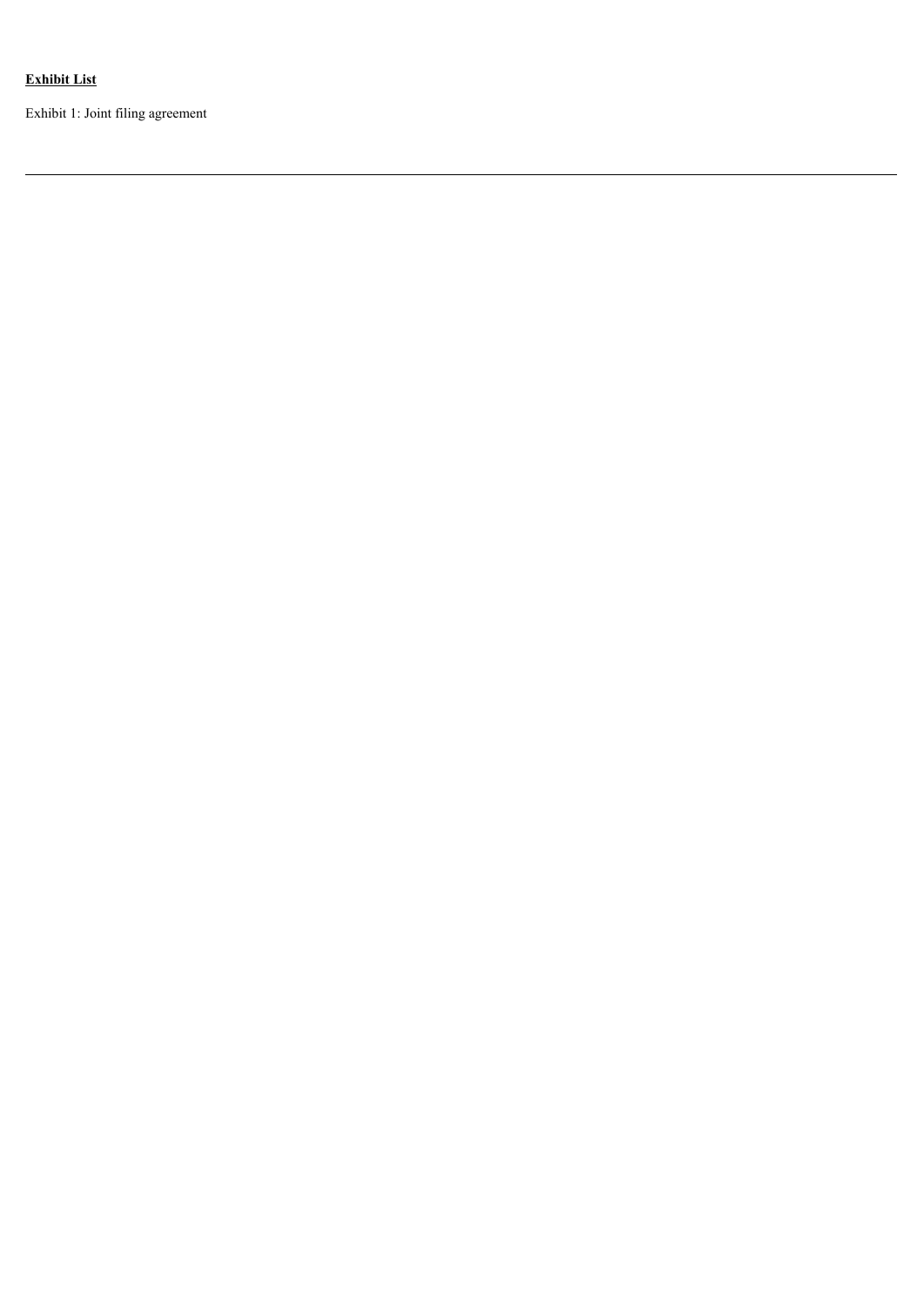## **SIGNATURE**

After reasonable inquiry and to the best of its knowledge and belief, each of the undersigned certifies that the information set forth in this statement is true, complete and correct.

Date: June 22, 2022

RA CAPITAL MANAGEMENT, L.P.

By: /s/ Peter Kolchinsky Name: Peter Kolchinsky Title: Authorized Signatory

## PETER KOLCHINSKY

/s/ Peter Kolchinsky

RAJEEV SHAH

/s/ Rajeev Shah

## RA CAPITAL HEALTHCARE FUND, L.P.

- By: RA Capital Healthcare Fund GP, LLC
- Its: General Partner
- By: /s/ Peter Kolchinsky Name: Peter Kolchinsky Title: Manager